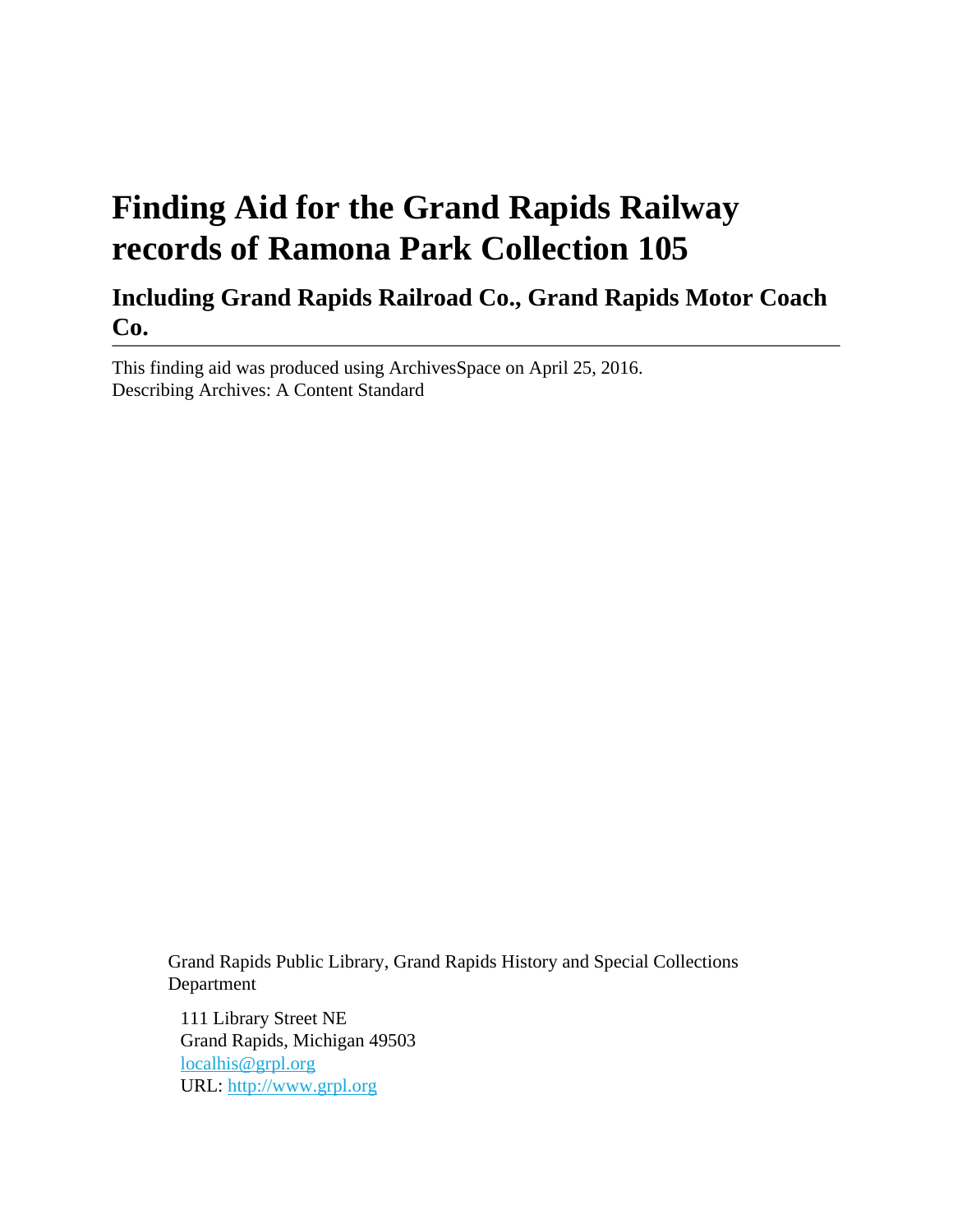# <span id="page-1-0"></span>**Table of Contents**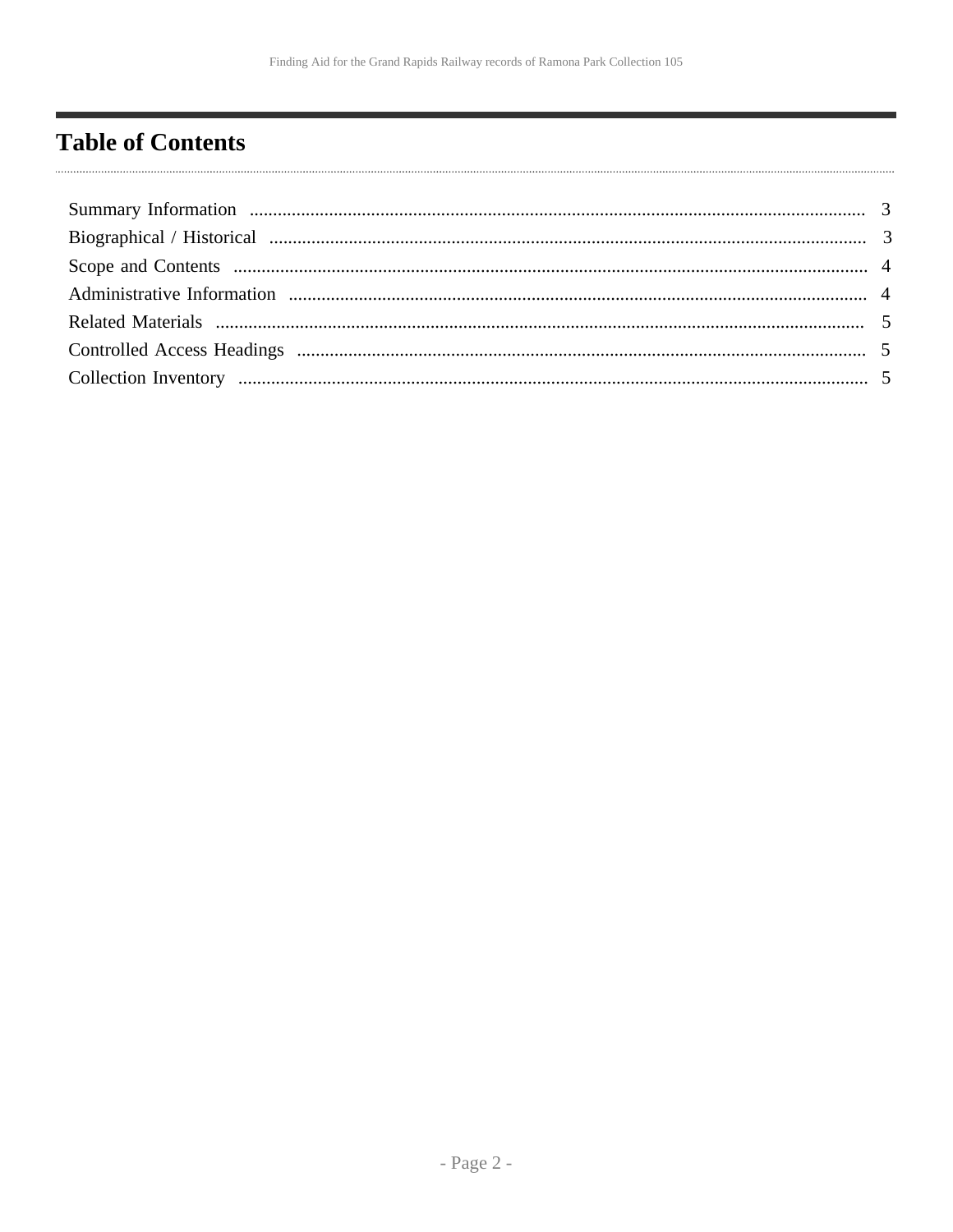### <span id="page-2-0"></span>**Summary Information**

| <b>Repository:</b>                  | Grand Rapids Public Library, Grand Rapids History and Special<br><b>Collections Department</b>                                                                                                                                                                                                                                                                                                                                                                                                                                                                                                                                                                                                                                                                                                                                                                                                                                                                                                                                                                                            |
|-------------------------------------|-------------------------------------------------------------------------------------------------------------------------------------------------------------------------------------------------------------------------------------------------------------------------------------------------------------------------------------------------------------------------------------------------------------------------------------------------------------------------------------------------------------------------------------------------------------------------------------------------------------------------------------------------------------------------------------------------------------------------------------------------------------------------------------------------------------------------------------------------------------------------------------------------------------------------------------------------------------------------------------------------------------------------------------------------------------------------------------------|
| <b>Creator:</b>                     | Grand Rapids Railway Co                                                                                                                                                                                                                                                                                                                                                                                                                                                                                                                                                                                                                                                                                                                                                                                                                                                                                                                                                                                                                                                                   |
| <b>Title:</b>                       | Grand Rapids Railway records of Ramona Park                                                                                                                                                                                                                                                                                                                                                                                                                                                                                                                                                                                                                                                                                                                                                                                                                                                                                                                                                                                                                                               |
| ID:                                 | Collection 105                                                                                                                                                                                                                                                                                                                                                                                                                                                                                                                                                                                                                                                                                                                                                                                                                                                                                                                                                                                                                                                                            |
| Date [inclusive]:                   | 1908-1950                                                                                                                                                                                                                                                                                                                                                                                                                                                                                                                                                                                                                                                                                                                                                                                                                                                                                                                                                                                                                                                                                 |
| <b>Physical Description:</b>        | 0.42 Linear Feet One box                                                                                                                                                                                                                                                                                                                                                                                                                                                                                                                                                                                                                                                                                                                                                                                                                                                                                                                                                                                                                                                                  |
| Language of the<br><b>Material:</b> | English                                                                                                                                                                                                                                                                                                                                                                                                                                                                                                                                                                                                                                                                                                                                                                                                                                                                                                                                                                                                                                                                                   |
| Abstract:                           | The Grand Rapids Railway records are primarily composed of<br>contracts for various concessions at Ramona Park and/or Reeds<br>Lake, at Grand Rapids and East Grand Rapids, Michigan, between<br>1932-1950. The Company began development of Ramona Park in 1904<br>under President Benjamin S. Hanchett, in an effort to get more people<br>to ride the streetcar, especially on the weekends. It retained interest<br>in the park until it closed in 1954. The contracts found here are made<br>between various individuals or companies, and successive versions<br>of the company name, including Grand Rapids Railway Corporation,<br>Grand Rapids Railroad Corporation and Grand Rapids Motor Coach<br>Company. Correspondence related to these concessions also exists. A<br>property book of the Grand Rapids Railway Company, 1908, contains<br>maps and blueprints. A Stock Trust Agreement for Grand Rapids<br>Motor Coach Company, 1937, and the Grand Rapids Railroad Co.<br>Stockholders report of 1928 also provide historical data related to this<br>interurban railway. |

**^** [Return to Table of Contents](#page-1-0)

#### <span id="page-2-1"></span>**Biographical / Historical**

The Grand Rapids Street Railway Company began service in April 1900. The company began development of Ramona Park in 1904 under President Benjamin S. Hanchett, in an effort to get more people to ride the streetcar, especially on the weekends. The company, under various corporate names, retained its interests in the park until its closing in 1954.

This is an incomplete list of some of the receivers/authors of the contracts and correspondence: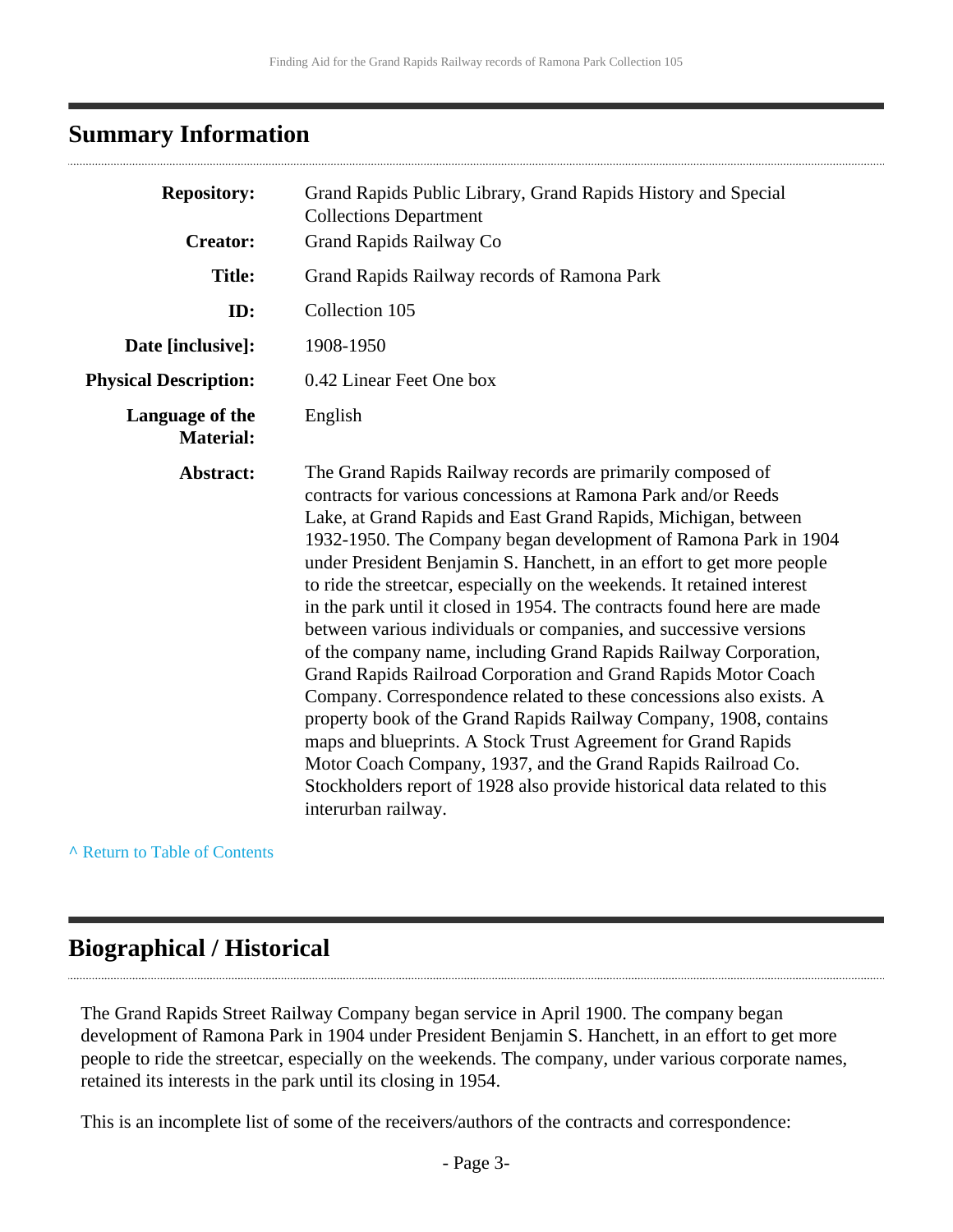1) Louis J. Delamarter, Receiver of the Grand Rapids Railroad Co. with: George B. Zindel, Mystic Chures Co., Alex Demar

2) Grand Rapids Motor Coach Co., with: Alex Demar; Wilder & Minni Hilliard; Olive Williams; Andrew Beerhorst; Charles Poisson; George B. Zindel; Erwin A. Courtney; James Gross; G.H. Perkins; George S. Adams; Fred Hollingsworth, Jr.; H.D. Glidden of Glidden Railway Co.; A.B. Marcus, Ramona Derby Racer Co., Mystic Chutes Co.; John J. McElwee & James P. McElwee; Harry J. Brown; Glenn McIntosh; Thomas H. Yanda; Ernest L. Bates; Don Williams; Henry Nieboer

**^** [Return to Table of Contents](#page-1-0)

### <span id="page-3-0"></span>**Scope and Contents**

The bulk of the collection consists of contract agreements between Grand Rapids Railway Co. and various Ramona Park concession owners, 1932-1950. Also included in the collection is a property book of the Grand Rapids Railway Co., 1908 and a Stock Trust Agreement, Grand Rapids Motor Coach Co., 1937

**^** [Return to Table of Contents](#page-1-0)

### <span id="page-3-1"></span>**Administrative Information**

#### **Publication Statement**

Grand Rapids Public Library, Grand Rapids History and Special Collections Department

111 Library Street NE Grand Rapids, Michigan 49503 [localhis@grpl.org](mailto:localhis@grpl.org) URL:<http://www.grpl.org>

#### **Immediate Source of Acquisition**

Includes accession numbers 00.[1287.]1; 00.[5701].1-

#### **^** [Return to Table of Contents](#page-1-0)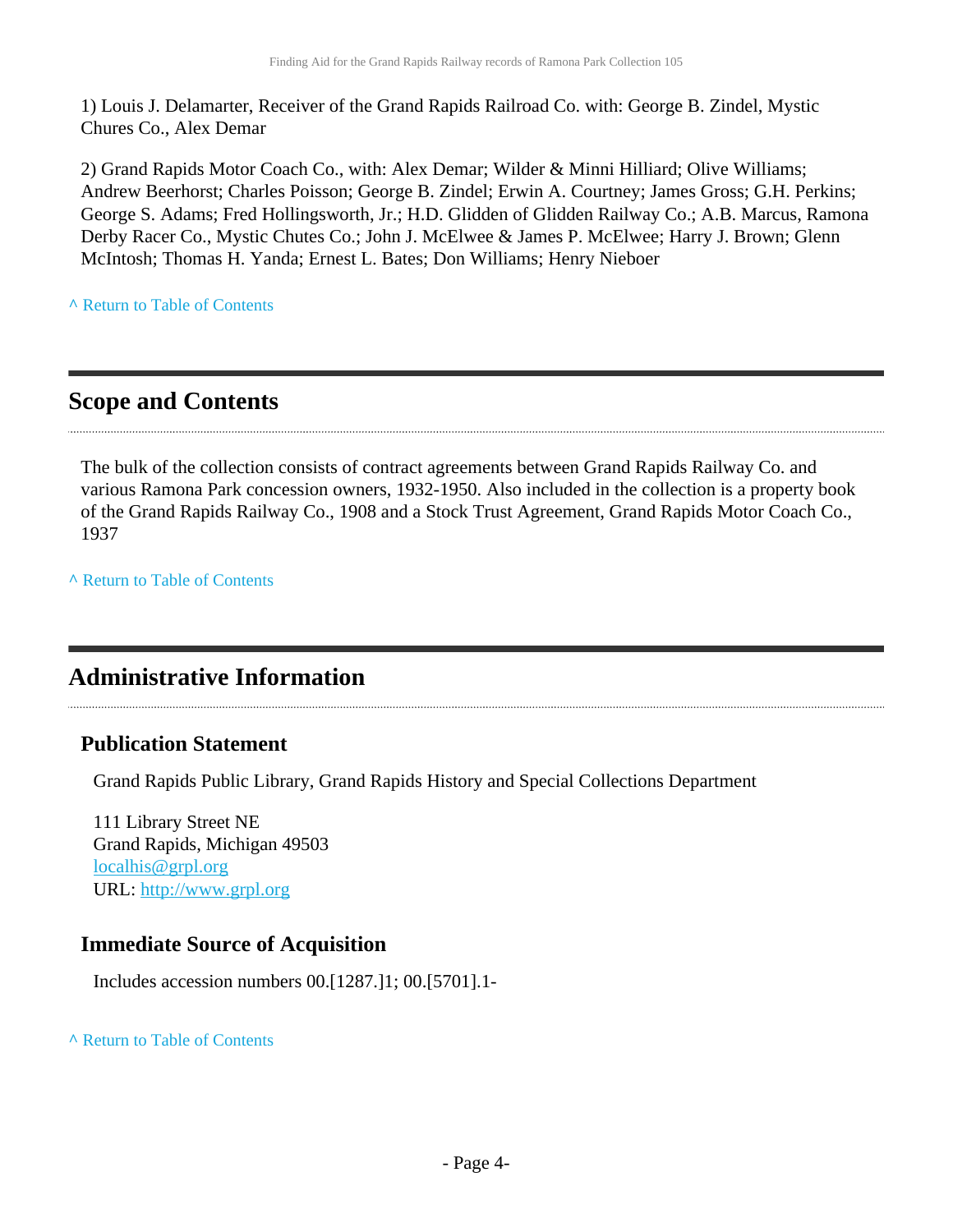#### <span id="page-4-0"></span>**Related Materials**

#### **Related Materials**

- Coll. 197, GRPL Railroads Collection
- Coll. 216, GRPL Ephemera Collection

#### **^** [Return to Table of Contents](#page-1-0)

### <span id="page-4-1"></span>**Controlled Access Headings**

- Street-railroads -- Michigan -- Grand Rapids
- Grand Rapids (Mich.) -- History
- Ramona Park (East Grand Rapids, Mich.)
- Amusement parks -- Michigan -- Grand Rapids
- East Grand Rapids (Mich.) -- History
- business records
- Grand Rapids Railway Co

### <span id="page-4-2"></span>**Collection Inventory**

| <b>Property Book, 1908</b>                                                                                                                                                                 | Box 1            |
|--------------------------------------------------------------------------------------------------------------------------------------------------------------------------------------------|------------------|
| <b>General</b>                                                                                                                                                                             | Folder 1         |
| Includes maps, blueprint in small notebook format.                                                                                                                                         |                  |
| <b>Title/Description</b>                                                                                                                                                                   | <b>Instances</b> |
| Explanation. C1, C3, C50, C52 Court St. Car House Property                                                                                                                                 | Box 1            |
|                                                                                                                                                                                            | Folder 2         |
| Map of Grand Rapids and environs, 1905.                                                                                                                                                    | Collection       |
| <b>General</b>                                                                                                                                                                             | 240              |
| This item is still attached to the back board of the original<br>property book, but is now housed flat, instead of folded, in<br>an archival folder box in the Map collection. A reference | Box 6.5          |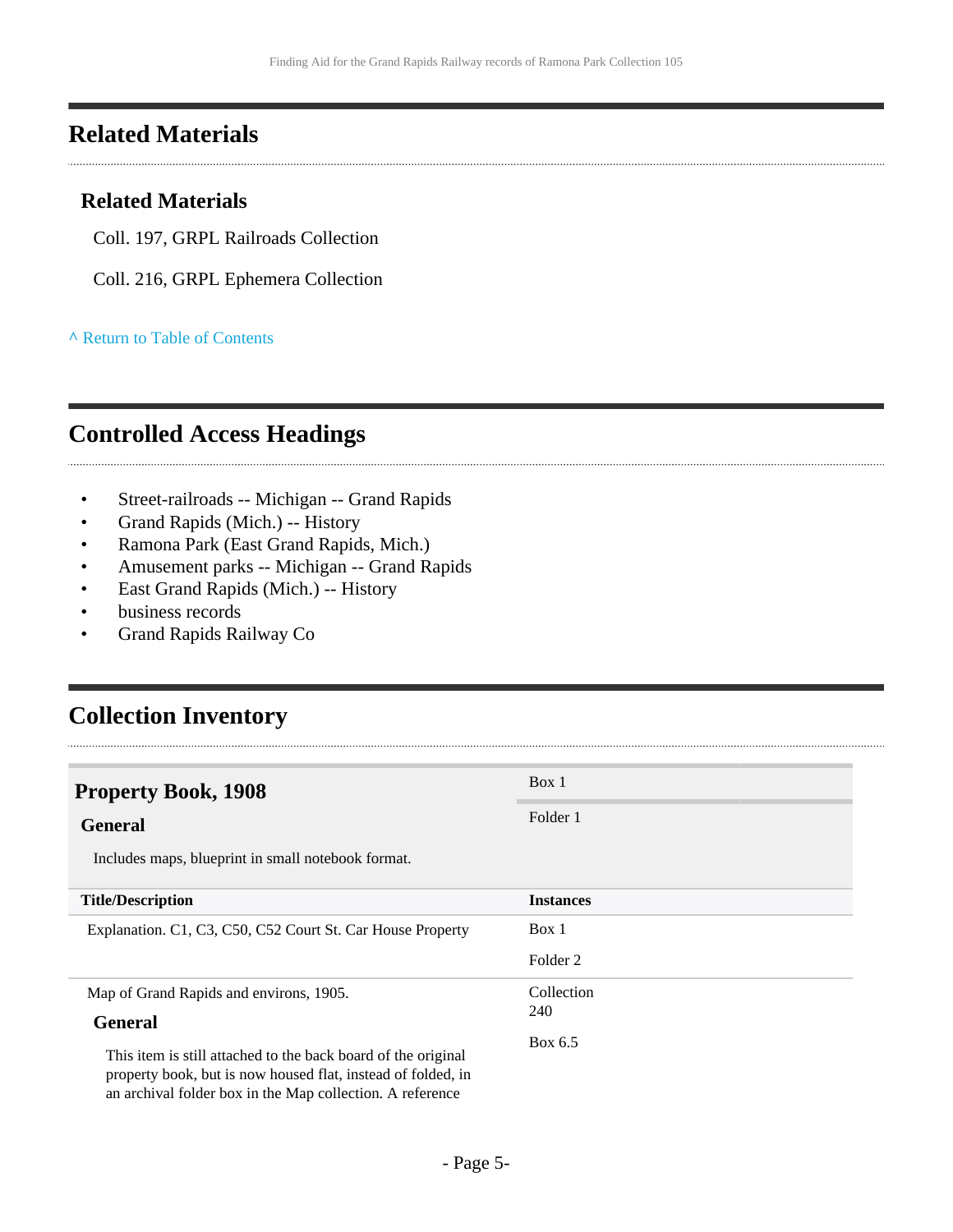photocopy of the map is included in the folder with the original priority book in Coll. 105.

This map includes graphic information on the railroads, street railways and city limits during the early 20th century in Grand Rapids, as well as showing differences in street names, such as "Fifth Ave.", which later became "Franklin St."

#### **Ramona Park Contracts**

| <b>Title/Description</b>                                                                                                      | <b>Instances</b>    |
|-------------------------------------------------------------------------------------------------------------------------------|---------------------|
| 1932                                                                                                                          | Box 1               |
|                                                                                                                               | Folder <sub>2</sub> |
| 1934                                                                                                                          | Box 1               |
|                                                                                                                               | Folder 3            |
| 1935                                                                                                                          | Box 1               |
|                                                                                                                               | Folder 4            |
| 1942                                                                                                                          | Box 1               |
|                                                                                                                               | Folder 5            |
| 1943                                                                                                                          | Box 1               |
|                                                                                                                               | Folder 6-7          |
| 1944                                                                                                                          | Box 1               |
|                                                                                                                               | Folder <sub>8</sub> |
| 1945                                                                                                                          | Box 1               |
|                                                                                                                               | Folder 9            |
| 1950                                                                                                                          | Box 1               |
|                                                                                                                               | Folder 10           |
| Stock Trust Agreement Grand Rapids Motor Coach Co., 1937.                                                                     | Box 1               |
|                                                                                                                               | Folder 11           |
| Grand Rapids Railroad Co.: Report to the Stockholders: for the<br>year ended, Dec. 31, 1928. Formerly MGK388G76n. 00.[1287].1 | Box 1               |
|                                                                                                                               | Folder 12           |

#### **Annual Report. 00.[3421].1-4**

| <b>Title/Description</b> | <b>Instances</b> |
|--------------------------|------------------|
| 1925                     | Box 1            |
|                          | Folder 13        |
| 1929                     | Box 1            |